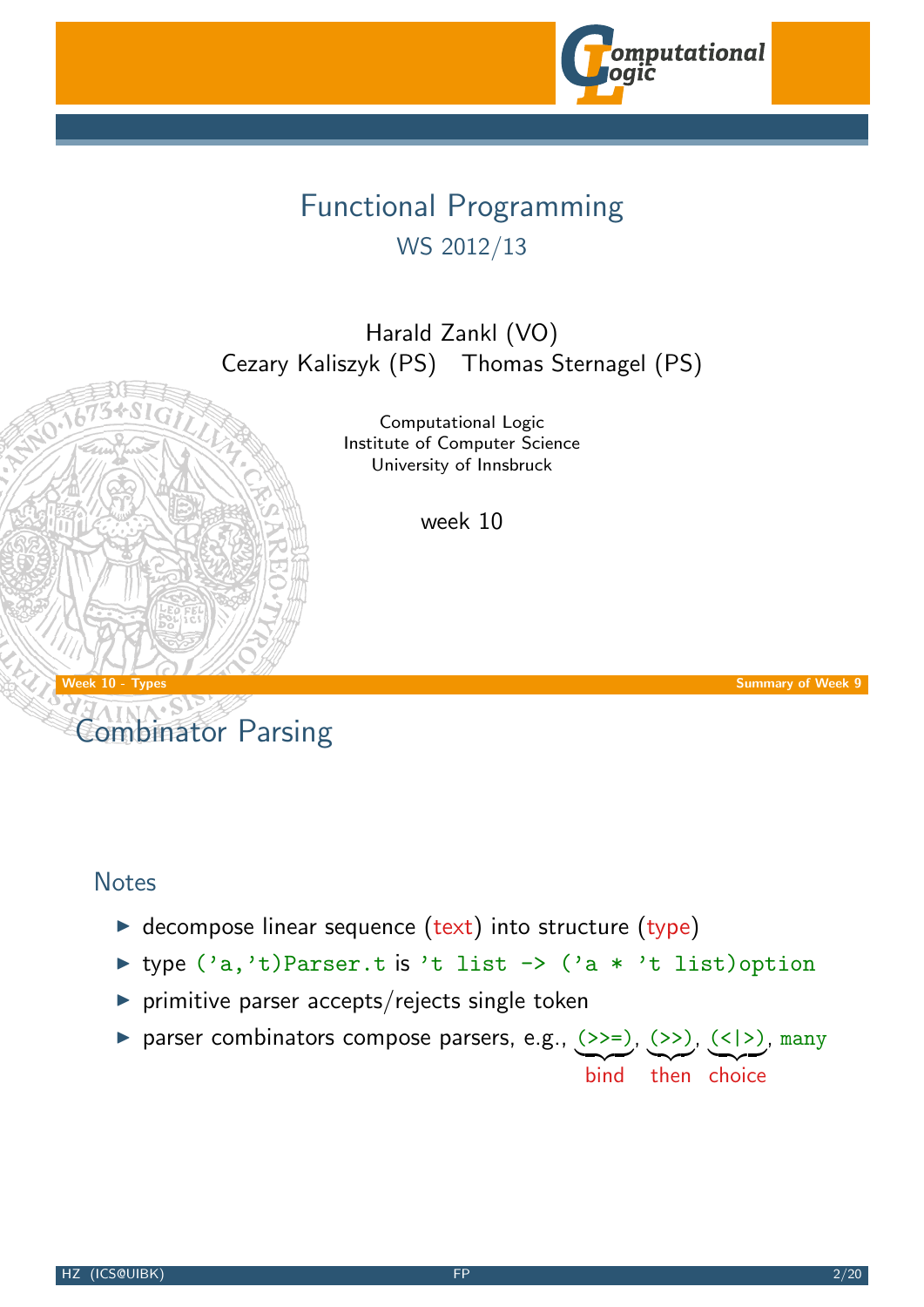# This Week

## Practice I

OCaml introduction, lists, strings, trees

## Theory I

lambda-calculus, evaluation strategies, induction, reasoning about functional programs

Practice II efficiency, tail-recursion, combinator-parsing

Theory II

type checking, type inference

## Advanced Topics

lazy evaluation, infinite data structures, monads, ...

<span id="page-1-0"></span>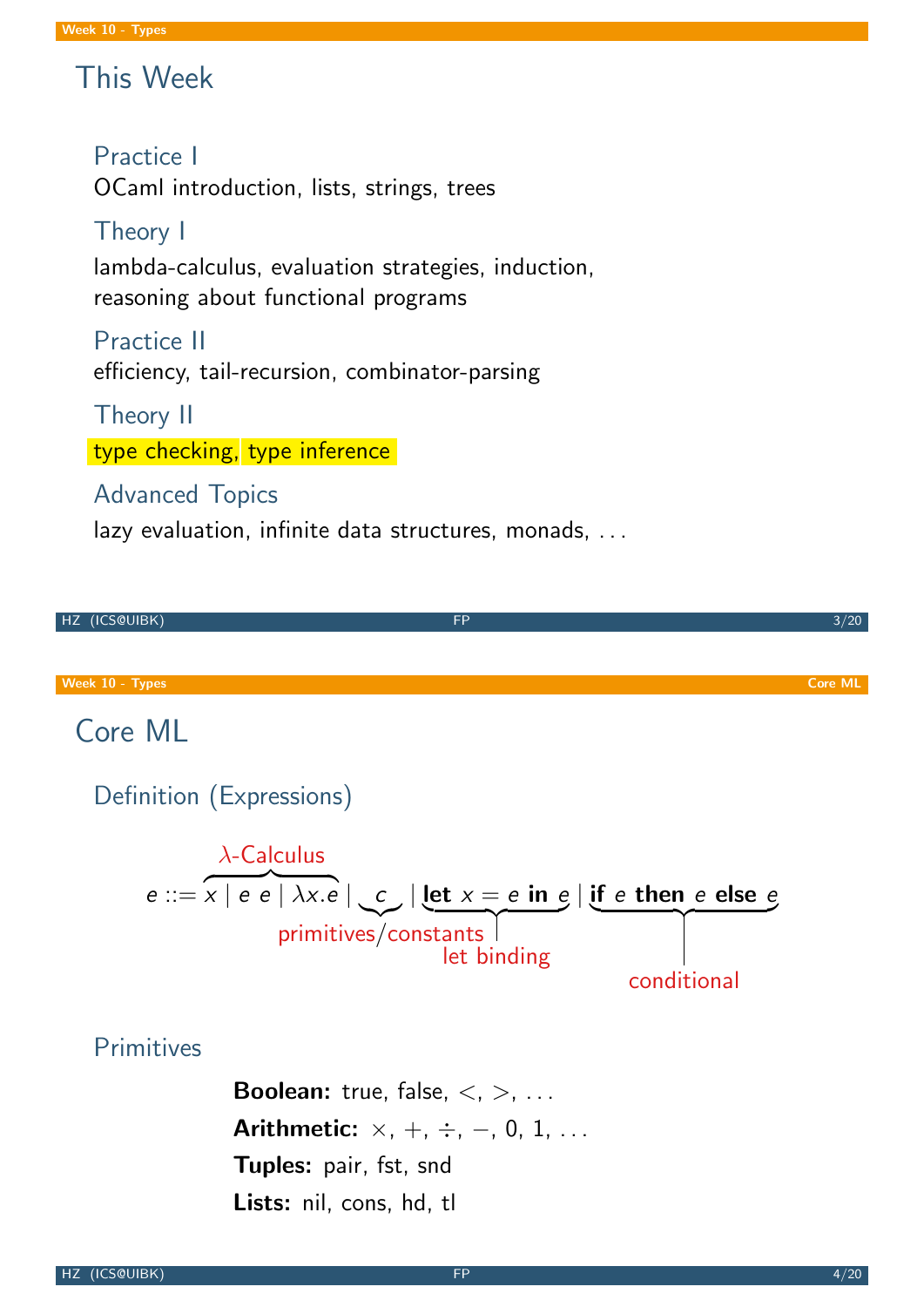## What is Type Checking?

Given some environment (assigning types to primitives) together with a core ML expression and a type, check whether the expression really has that type with respect to the environment.



#### Example

<span id="page-2-0"></span> $\mathsf{int} \to \mathsf{bool},\ (\mathsf{int} \to \mathsf{list}(\mathsf{int})) \to \mathsf{bool},\ \mathsf{list}(\alpha_0) \to \mathsf{int},\ \ldots$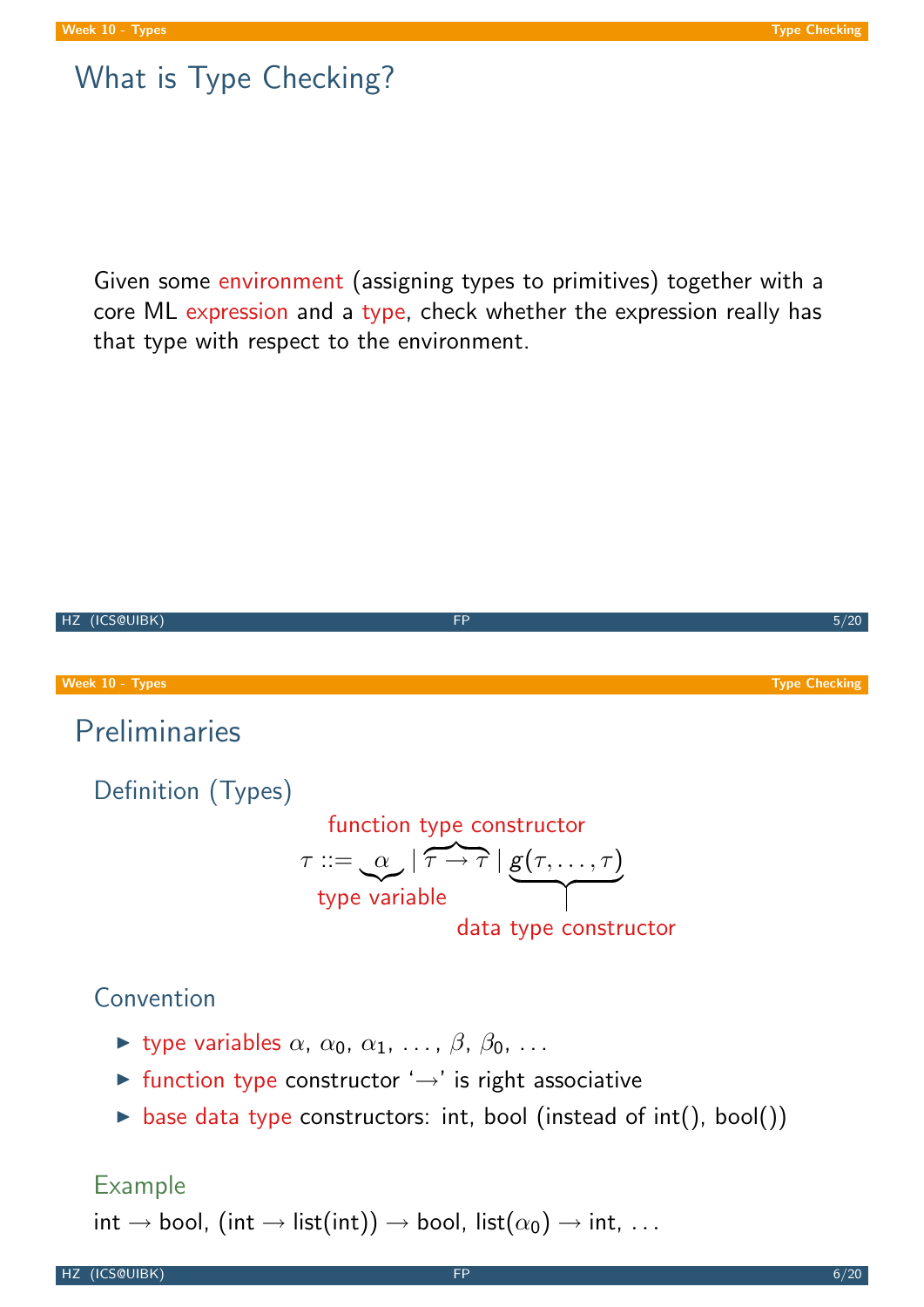## Preliminaries (cont'd)

(Typing) environment  $E$ : maps variables and primitives to types  $(e : \tau) \in E$  "e is of type  $\tau$  in E" (Typing) judgment:  $E \vdash e : \tau$  "it can be proved that expression e has type  $\tau$  in environment  $E''$ 

#### Example

- **►** environment  $P = \{ + : \text{int} \rightarrow \text{int} \rightarrow \text{int}, \text{nil} : \text{list}(\alpha), \text{true} : \text{bool}, \dots \}$
- iudgement  $P \vdash$  true : bool
- iudgement  $P \nvdash$  true : int

#### Convention

 $E, e : \tau$  abbreviates  $E \cup \{e : \tau\}$ 

HZ (ICS@UIBK) 7/20

Week 10 - Types Types Types Type Checking Type Checking Type Checking Type Checking Type Checking Type Checking

## The Type Checking System C

$$
\begin{array}{lll}\n\overline{E, e: \tau \vdash e: \tau} & \text{(ref)} & \frac{E \vdash e_1: \tau_2 \rightarrow \tau_1 \quad E \vdash e_2: \tau_2}{E \vdash e_1 \ e_2: \tau_1} & \text{(app)} \\
\hline\n\frac{E, x: \tau_1 \vdash e: \tau_2}{E \vdash \lambda x. e: \tau_1 \rightarrow \tau_2} & \text{(abs)} & \frac{E \vdash e_1: \tau_1 \quad E, x: \tau_1 \vdash e_2: \tau_2}{E \vdash \text{let } x = e_1 \text{ in } e_2: \tau_2} & \text{(let)} \\
& \frac{E \vdash e_1: \text{bool} \quad E \vdash e_2: \tau \quad E \vdash e_3: \tau}{E \vdash \text{if } e_1 \text{ then } e_2 \text{ else } e_3: \tau} & \text{(ite)}\n\end{array}
$$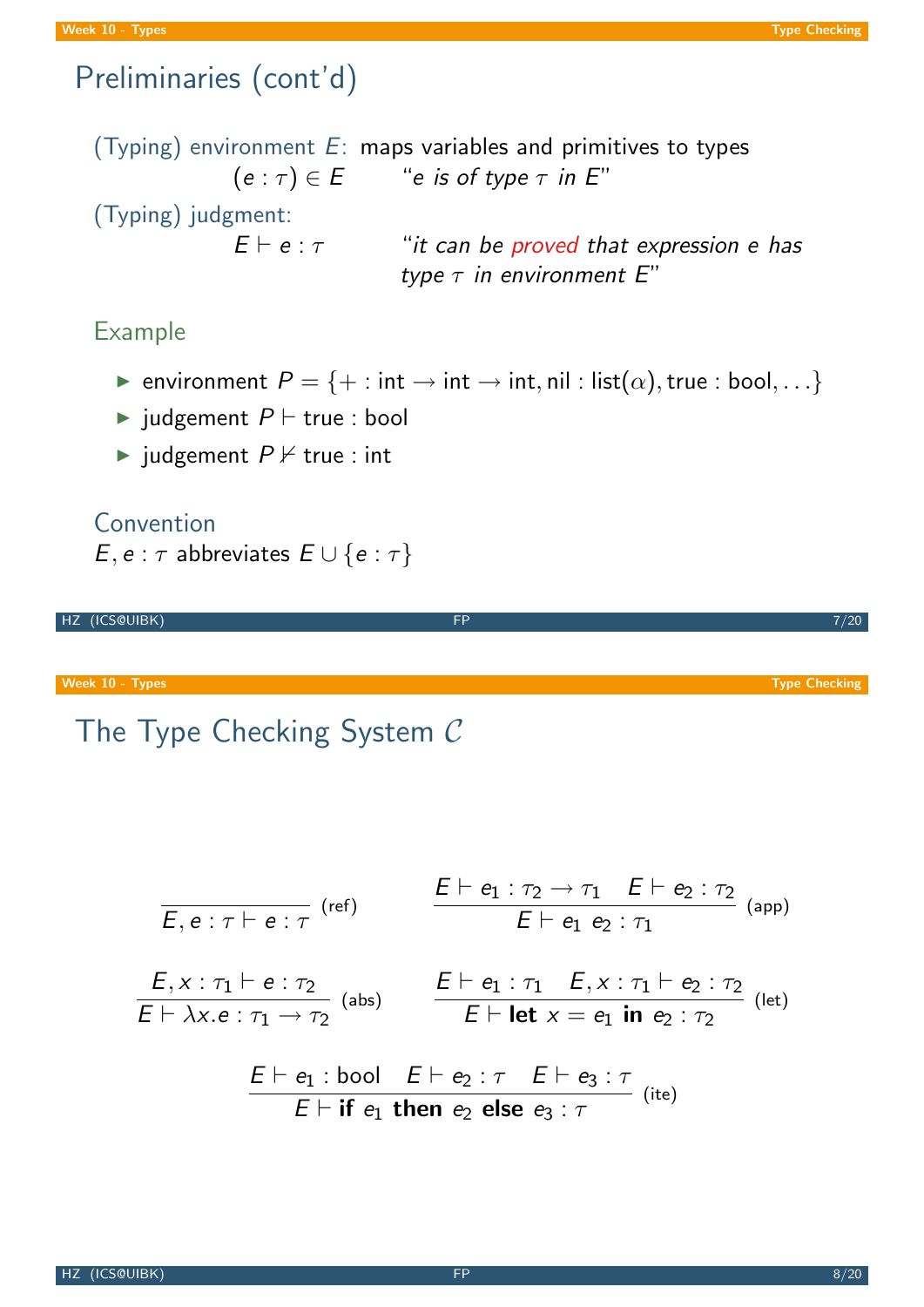$\Box$ 

# Example

- **►** environment  $E = \{true : bool, + : int \rightarrow int \rightarrow int\}$
- $\blacktriangleright$  judgment  $E \vdash (\lambda x.x)$  true : bool

## Proof.

$$
\frac{E \times \text{: }bool \vdash x : bool}{E \vdash \lambda x.x : bool \rightarrow bool} \xrightarrow{\text{(abs)}} E \vdash \text{true : bool}}{E \vdash (\lambda x.x) \text{ true : bool}} \xrightarrow{\text{(app)}}
$$



 $\triangleright$  judgment  $E \vdash \lambda x.x + x : \text{int} \rightarrow \text{int}$ 

## Proof. Blackboard

 $\Box$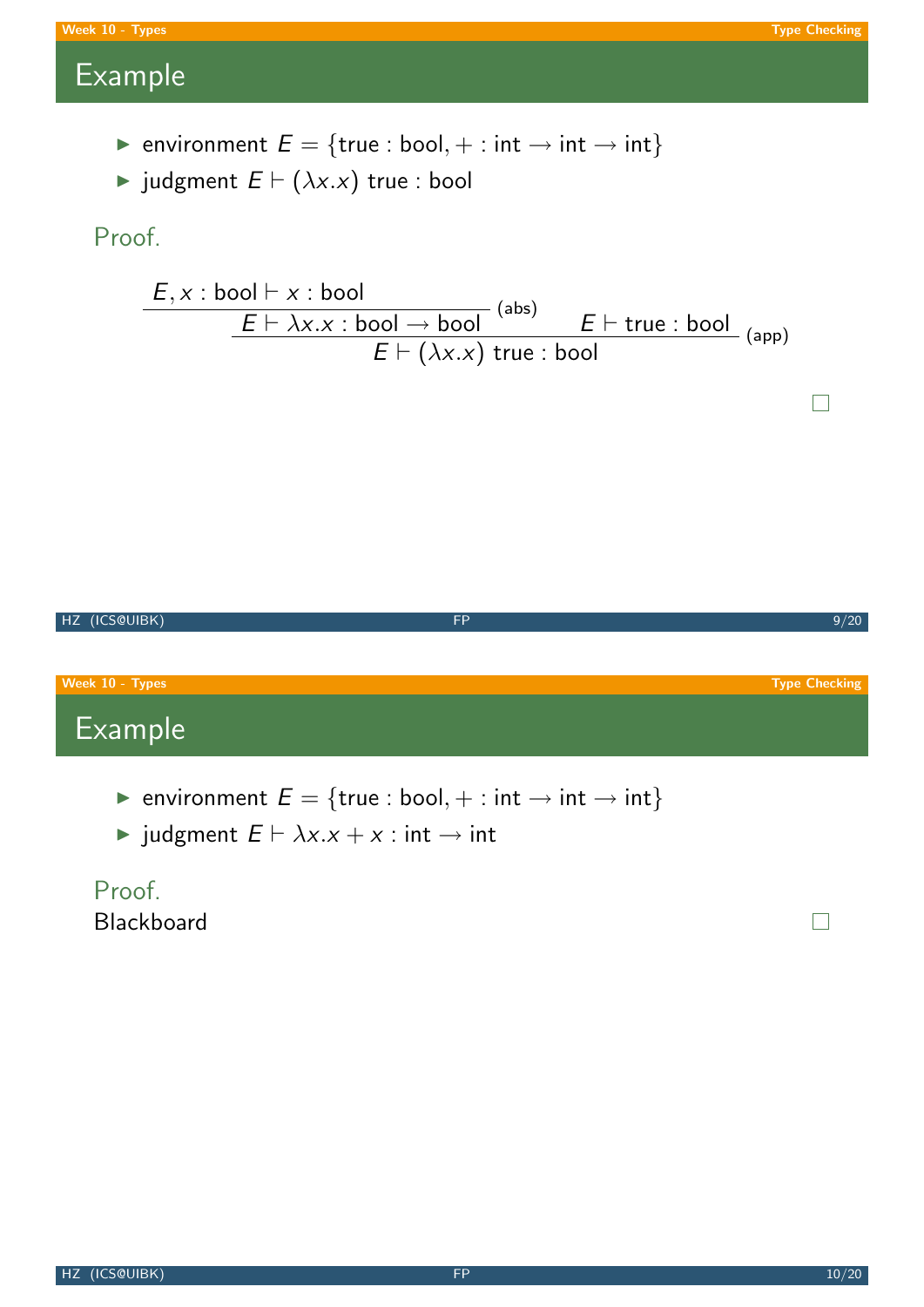## What is Type Inference?

Given some environment together with a core ML expression and a type, infer a unifier (type substitution)—if possible—such that the most general type of the expression is obtained.

HZ (ICS@UIBK) FP 11/20 Week 10 - Types Type Inference Preliminaries Type variables:

$$
\mathcal{TV}\text{ar}(\tau) \stackrel{\text{def}}{=} \begin{cases} \{\alpha\} & \text{if } \tau = \alpha \\ \mathcal{TV}\text{ar}(\tau_1) \cup \mathcal{TV}\text{ar}(\tau_2) & \text{if } \tau = \tau_1 \to \tau_2 \\ \bigcup_{1 \leq i \leq n} \mathcal{TV}\text{ar}(\tau_i) & \text{if } \tau = g(\tau_1, \ldots, \tau_n) \end{cases}
$$

Type substitution:  $\sigma$  is mapping from type variables to types Application:

<span id="page-5-0"></span>
$$
\tau\sigma \stackrel{\text{def}}{=} \begin{cases}\n\sigma(\alpha) & \text{if } \tau = \alpha \\
\tau_1\sigma \to \tau_2\sigma & \text{if } \tau = \tau_1 \to \tau_2 \\
g(\tau_1\sigma, \dots, \tau_n\sigma) & \text{if } \tau = g(\tau_1, \dots, \tau_n)\n\end{cases}
$$
\n
$$
E\sigma \stackrel{\text{def}}{=} \{e : \tau\sigma \mid e : \tau \in E\}
$$

Composition:  $\sigma_1 \sigma_2 \stackrel{\text{def}}{=} \sigma_2 \circ \sigma_1$ , i.e.,  $\alpha \mapsto \sigma_2(\sigma_1(\alpha))$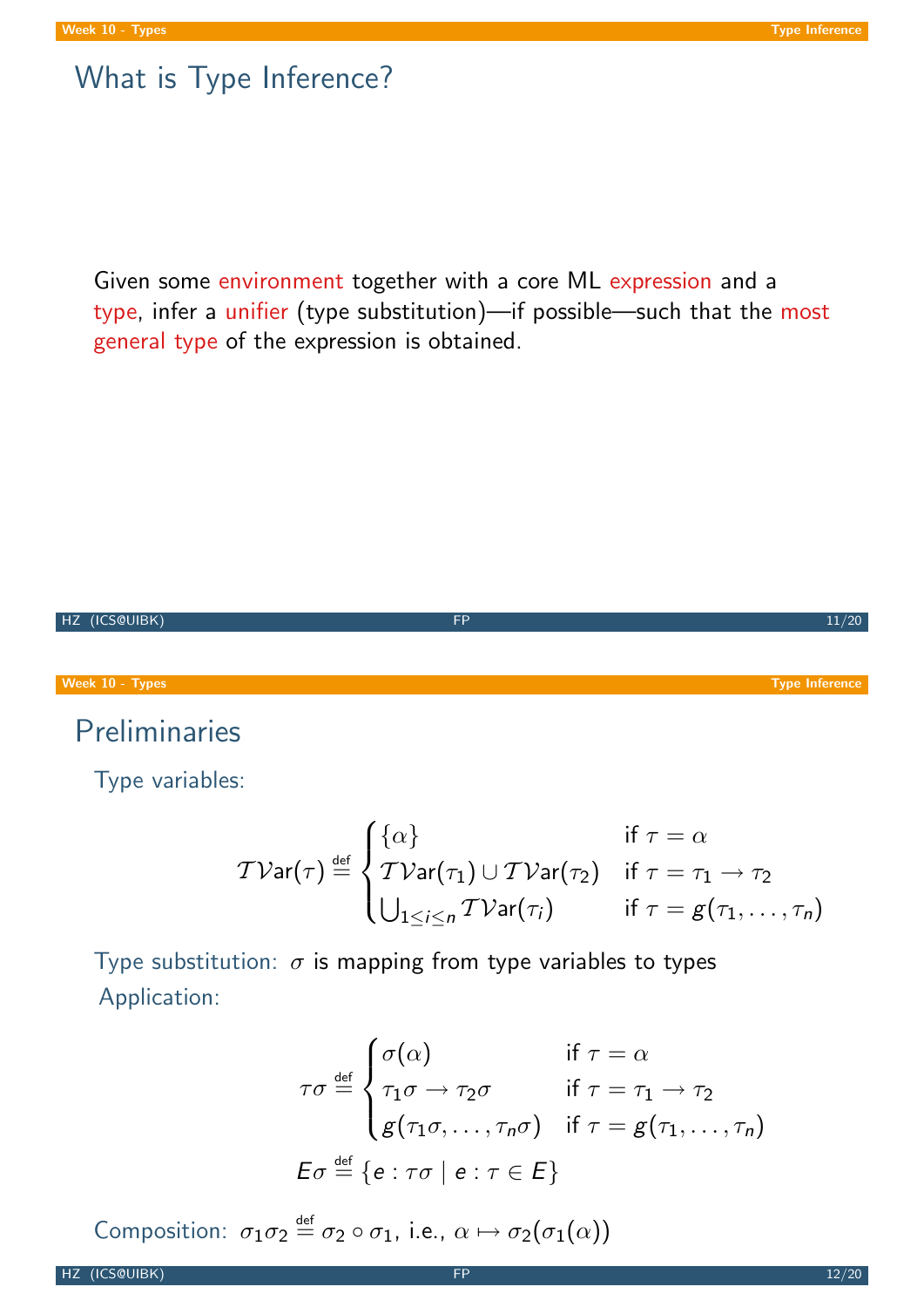### Example

$$
\tau = \alpha \rightarrow (\alpha_1 \rightarrow \alpha_3)
$$

$$
\sigma = {\alpha / \text{int} \rightarrow \text{int}, \alpha_1 / \text{list}(\alpha_2)}
$$

$$
\sigma_2 = {\alpha_3 / \alpha_4, \alpha_2 \rightarrow \alpha, \alpha \rightarrow \alpha_1}
$$

$$
\mathcal{TVar}(\tau) = \{\alpha, \alpha_1, \alpha_3\}
$$
  
\n
$$
\tau\sigma = (\text{int} \rightarrow \text{int}) \rightarrow (\text{list}(\alpha_2) \rightarrow \alpha_3)
$$
  
\n
$$
\mathcal{TVar}(\tau\sigma) = \{\alpha_2, \alpha_3\}
$$
  
\n
$$
\sigma\sigma_2 = \{\alpha/\text{int} \rightarrow \text{int}, \alpha_1 \rightarrow \text{list}(\alpha), \alpha_3/\alpha_4, \alpha_2 \rightarrow \alpha\}
$$



# Unification Problems

### Definition

 $\triangleright$  unification problem is (finite) sequ[ence of](#page-5-0) equations

$$
\tau_1 \approx \tau_1'; \ldots; \tau_n \approx \tau_n'
$$

- $\blacktriangleright$   $\Box$  denotes empty sequence
- riangleright type substitution  $\sigma$  is unifier of unification problem if

$$
\tau_1\sigma=\tau_1'\sigma;\ldots;\tau_n\sigma=\tau_n'\sigma
$$

 $\blacktriangleright$  process of computing a unifier is called unification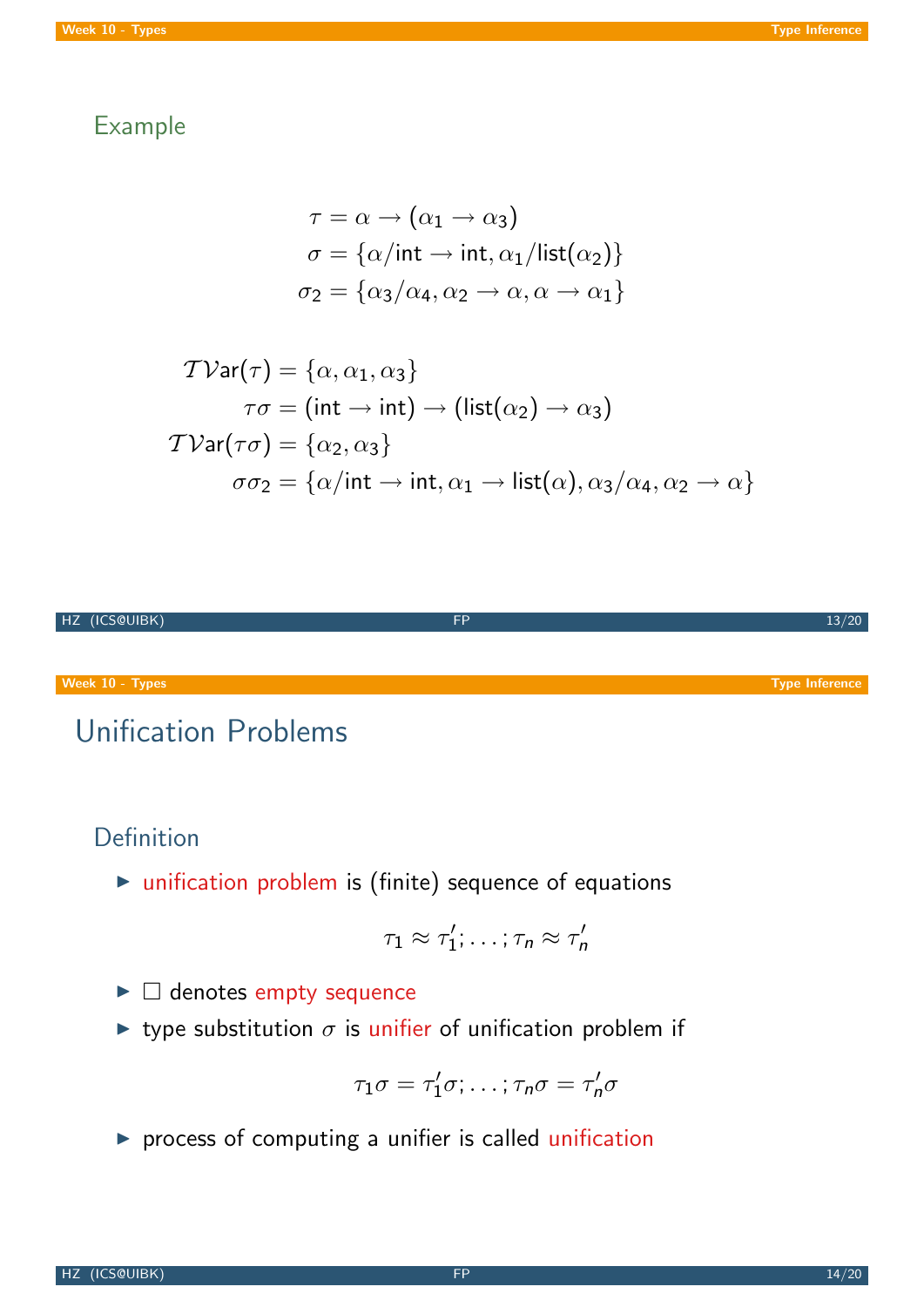# The Unification System  $U$

$$
E_1: g(\tau_1, \ldots, \tau_n) \approx g(\tau'_1, \ldots, \tau'_n); E_2
$$
\n
$$
E_1: \tau_1 \approx \tau'_1; \ldots; \tau_n \approx \tau'_n; E_2
$$
\n
$$
E_1: \tau_1 \to \tau_2 \approx \tau'_1 \to \tau'_2; E_2
$$
\n
$$
E_1: \tau_1 \approx \tau'_1; \tau_2 \approx \tau'_2; E_2
$$
\n
$$
E_1: \alpha \approx \tau; E_2 \quad \alpha \notin T \text{Var}(\tau)
$$
\n
$$
(E_1: E_2) \{\alpha/\tau\}
$$
\n
$$
E_1: \tau \approx \alpha; E_2 \quad \alpha \notin T \text{Var}(\tau)
$$
\n
$$
(E_1: E_2) \{\alpha/\tau\}
$$
\n
$$
E_1: \tau \approx \tau; E_2
$$
\n
$$
E_1: \tau \approx \tau; E_2
$$
\n
$$
E_1: E_2
$$
\n
$$
(E_1: E_2) \{\alpha/\tau\}
$$
\n
$$
E_1: E_2
$$
\n
$$
(E_1: E_2) \{\tau\}
$$

HZ (ICS@UIBK) FP 15/20

Week 10 - Types Types Types Type Inference

# Unification Problem (cont'd)

Notation  
\n
$$
E \Rightarrow_{\sigma}^{(r)} E'
$$
 if rule *r* from *U* applied to equations *E* yields *E'*  
\nTheorem  
\nif  $E_1 \Rightarrow_{\sigma_1}^{(r_1)} E_2 \Rightarrow_{\sigma_2}^{(r_2)} \dots \Rightarrow_{\sigma_{n-1}}^{(r_{n-1})} \square$  then  $E_1$  has unifier  $\sigma_1 \cdots \sigma_{n-1}$   
\nExample

$$
\begin{array}{ll}\n\text{list}(\text{bool}) \approx \text{list}(\alpha) & \Rightarrow_{\iota}^{(\mathsf{d}_1)} & \text{bool} \approx \alpha \\
& \Rightarrow_{\{\alpha/\text{bool}\}}^{(\mathsf{v}_2)} & \Box\n\end{array}
$$

## Remarks

- $\blacktriangleright$  unification always terminates
- $\blacktriangleright$  the order of applying inference rules has no (dramatic) effect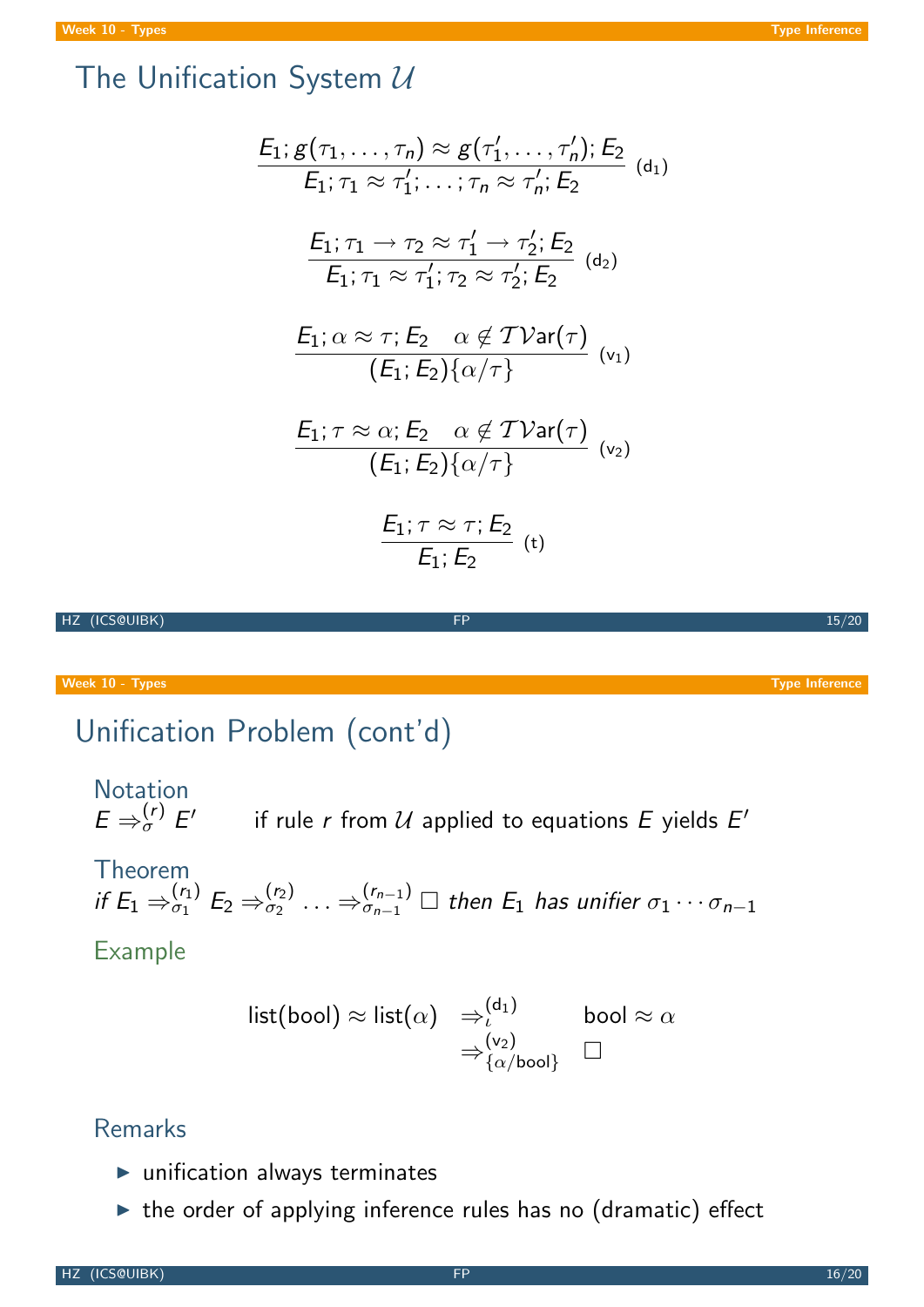## Type Inference Problems

- $\blacktriangleright$   $E \triangleright e : \alpha_0$  is type inference problem
- $\triangleright \sigma$  s.t.,  $E\sigma \vdash e : \alpha_0\sigma$  (if exists) is solution (otherwise: e not typable)



# The Type Inference System  $I$

$$
\frac{E, e : \tau_0 \triangleright e : \tau_1}{\tau_0 \approx \tau_1} \text{ (con)}
$$
\n
$$
\frac{E \triangleright e_1 e_2 : \tau}{E \triangleright e_1 : \alpha \to \tau; E \triangleright e_2 : \alpha} \text{ (app)}
$$
\n
$$
E \triangleright \lambda x. e : \tau
$$
\n
$$
\frac{E \triangleright \text{let } x = e_1 \text{ in } e_2 : \tau}{E \triangleright e_1 : \alpha; E, x : \alpha \triangleright e_2 : \tau} \text{ (let)}
$$

$$
\frac{E \rhd \textbf{if } e_1 \textbf{ then } e_2 \textbf{ else } e_3 : \tau}{E \rhd e_1 : \textbf{bool}; E \rhd e_2 : \tau; E \rhd e_3 : \tau} \text{ (ite)}
$$